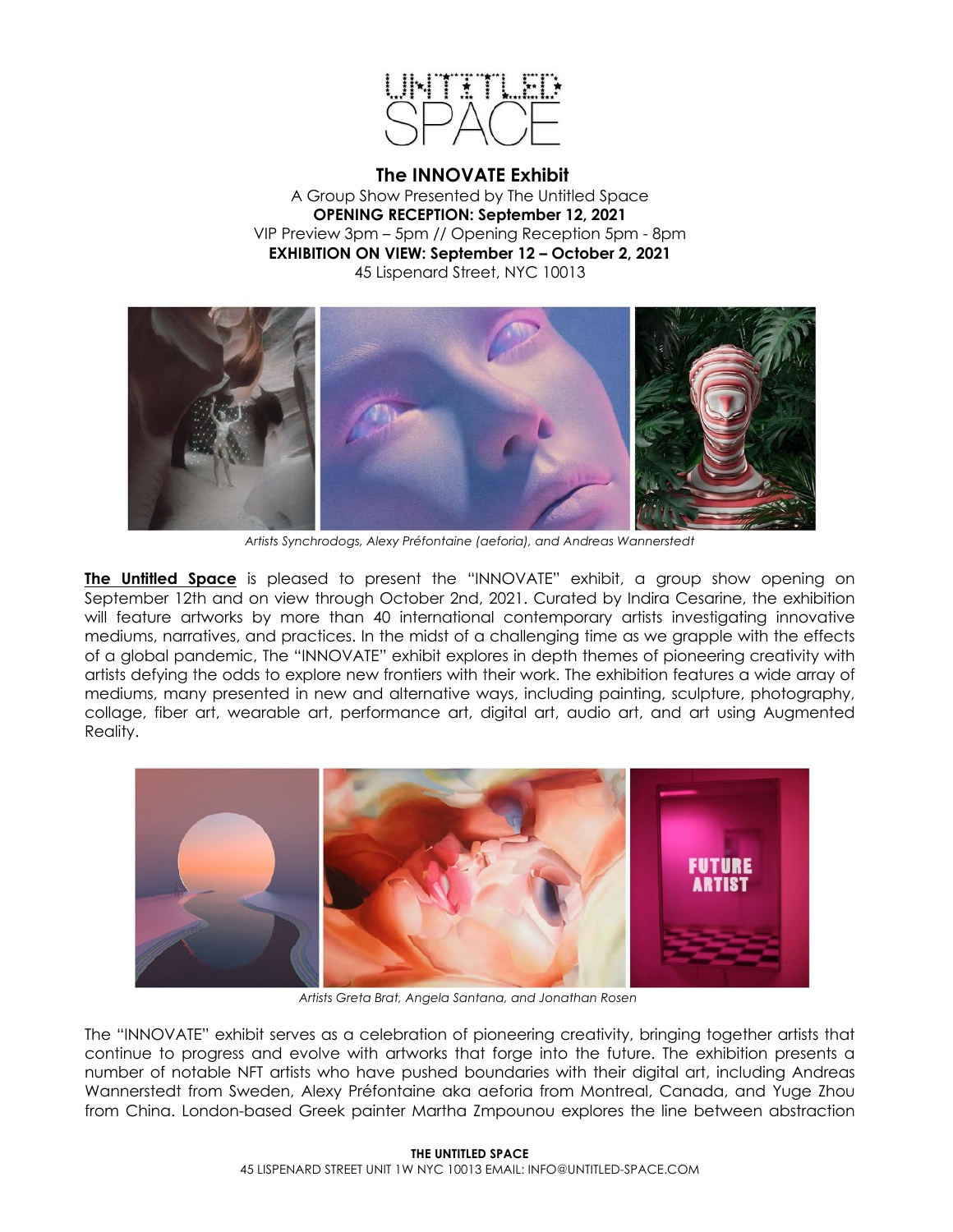

and representation, while Italian artist and photographer Giulia Grillo, aka Petite Doll, reinvents herself into non-human forms in an effort to investigate beauty and the grotesque. Ukrainian photography duo Synchrodogs explore the interdependence of humans and nature and the digital world, while Haitian-American artist Watson Mere creates work pixel by pixel using Microsoft Paint that attacks themes of identity and racism. Brooklyn-based performance artist Asia Stewart embodies abstract sociological theories and transforms the language specific to studies of race, gender, sexuality, and diaspora into materials that can be felt and worn on the body, while interactive digital sculpture artist Jonathan Rosen uses language as a tool to "create, question, imagine, empower, divide and destroy" with his latest work *FUTURE* from his Dream Machines series, created for the INNOVATE exhibition. Biofuturist designer Asher Levine navigates new technologies with his creations that explore CGI along with Augmented Reality, progressing beyond fashion into the realm of wearable art, while Texas-based fiber artist Cassie Arnold explores the unspoken and taboo topics connected to life as a woman encouraging an open and unashamed dialogue.



*Artists Marlies Park, Petite Doll, and Martha Zmpounou*

**Exhibiting Artists:** Alexy Préfontaine (aeforia), Alisa McRonald, Andreas Wannerstedt, Angela Santana, Arielle Tesoriero, Asher Levine, Ashley Chew, Ashley Zelinskie, Asia Stewart, Cassie Arnold, Cath Orain, Chukes, Claire Luxton, Dance Doyle, Elena Chestnykh, Fahren Feingold, Greta Brat, Giulia Grillo AKA Petite Doll, Indira Cesarine, Isabel Beckenstein AKA The Love Whip, Jacob Hicks, Joanna Grochowska, Jonathan Rosen, Julia Curran, Junyi Liu, Kelly Shami, Kirra Cheers, Laura Kimmel, Leah Schrager, Lindsay Parker, Luigi Honorat, Marlies Plank, Martha Zmpounou, Molly Dario, Roberto Grosso, Shamona Stokes, Synchrodogs, Victoria Selbach, Watson Mere, Yuge Zhou, and Zeynep Solakoglu.



*Artists Chukes, Ashley Chew, and Shamona Stokes*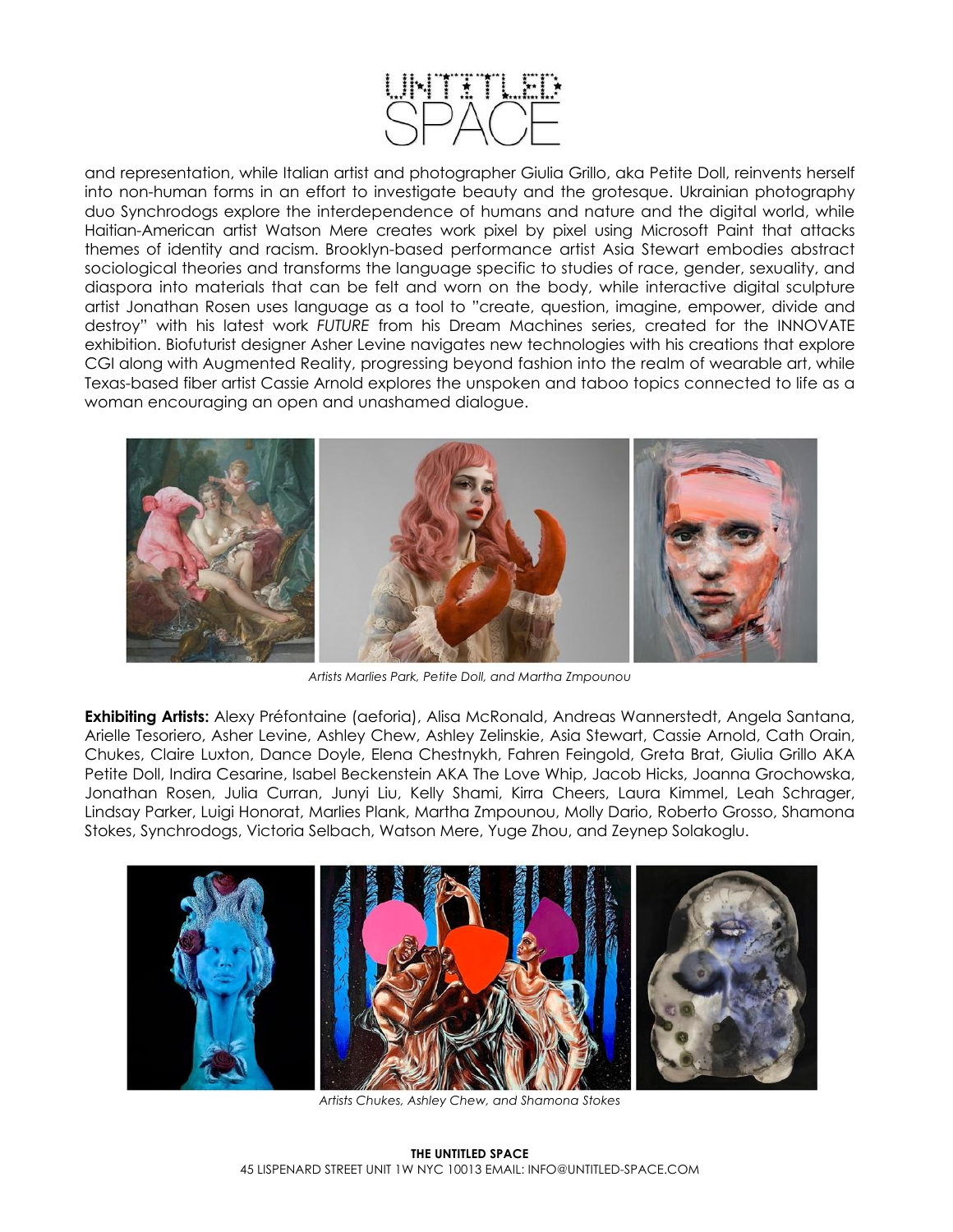

## **Curatorial Statement:**

What does "innovate" mean to you? That is the question that I put forth to all of our incredibly talented artists featured in the "INNOVATE" Exhibit. As we grapple with the effects of a global pandemic, many artists have been forced to find new ways to stay creative, transforming their practice in order to overcome the challenges we have faced as a society. With the closures of the pandemic, we are experiencing a new emphasis on digital technology, with the new frontier of NFT Art, CGI, and Augmented Reality, as well as advanced technologies of digital painting and other creative programs. Artists are using their work to examine this new world as we now know it. This has been a time of introspection, reflection, and reprioritizing. Many artists have been inspired to expand their practice with new mediums and methods. Whether artists are working with traditional mediums in a new way, incorporating digital art into their practice, or re-addressing the themes of their work with a progressive interrogation, we are seeing a new wave of innovative exploration. Artwork featured in the "INNOVATE" exhibit explores the narratives of our contemporary culture while addressing prevailing themes of identity, language, cultural heritage, diaspora, the politics of other, quotidian life, the equilibrium between humans and nature, the celestial, the personal, politics, racism, the patriarchy, the environment, the afterlife, creativity, beauty, and balance. The "INNOVATE" exhibit showcases the groundbreaking work being produced by this diverse group of international artists from locations around the world, including France, Poland, Turkey, Japan, China, Ukraine, Lithuania, Switzerland, United Kingdom, Austria, Canada, United States among others. Each one of these artists has persisted in their artistic endeavors in order to bring into the world something new and inspirational for us to see, hear, and experience. – *Curator Indira Cesarine*



*Artists Leah Schrager, Watson Mere, and Zeynep Solakoglu*

*"*The word innovate resonates with many aspects of my artistic practice. From an early age, I have had to be innovative. I was unable to talk until the age of five and had to create drawings and art in order to communicate. I still communicate with my art today to tell the perspectives of young people of African descent living in the world today. My main medium is Microsoft Paint with a mouse, and since this is an unusual way of making art, I have had to teach myself different techniques and methods to create my current works. The artwork I've been working on lately displays ancient African symbolism to speak to current black culture, offering an innovative piece to the already rich collection that is the history of African art." - Artist Watson Mere

*"*The world is changing and some things it just makes no sense to ignore, they are only going to expand. Innovations in technology, cryptocurrencies, new kinds of art — all this in 10 years will be as usual as using mobile phones." - Artist Duo Synchrodogs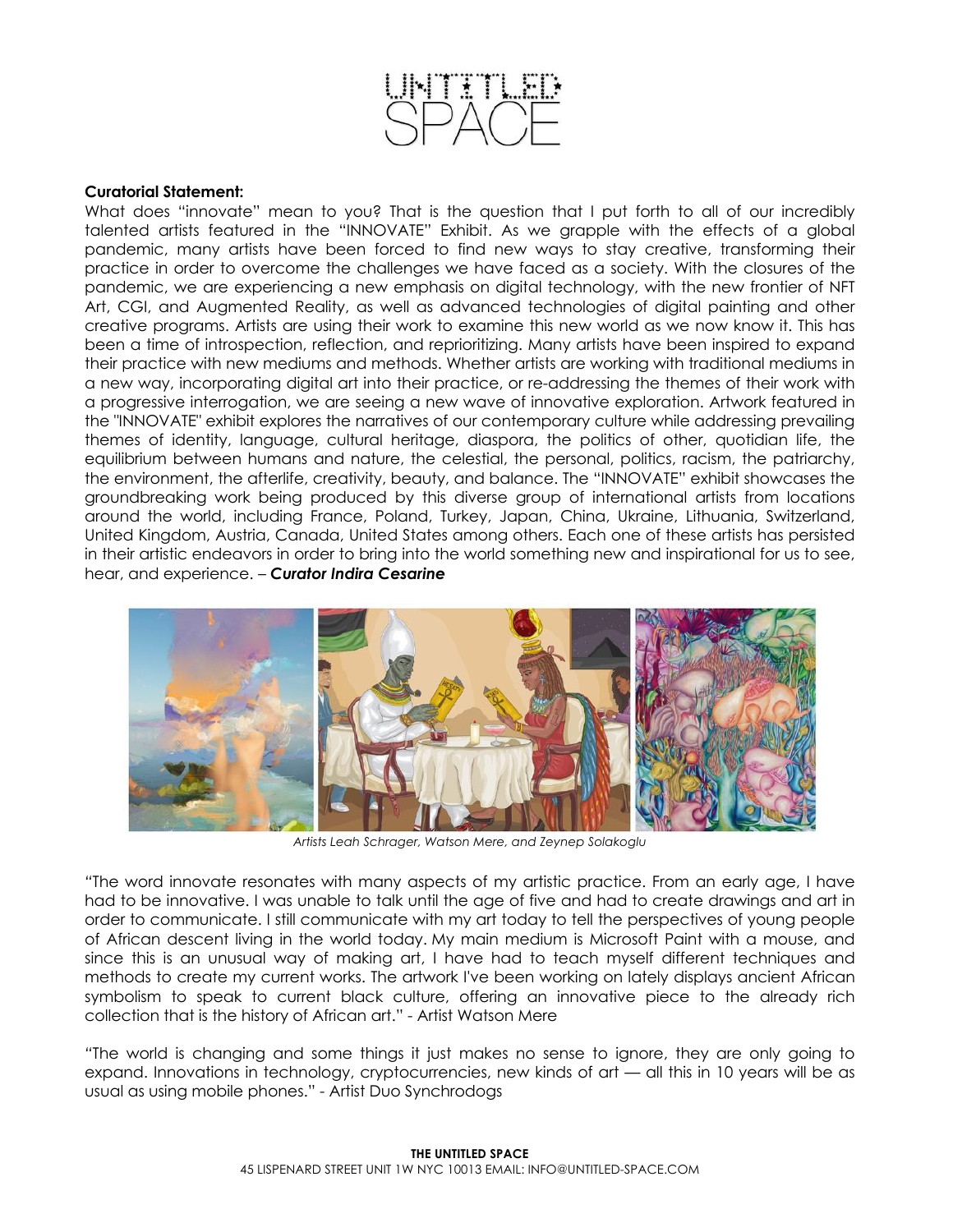



*Artists Kelly Shami, Lindsay Gwinn Parker, and Dance Doyle*

"My technique is a unique synergy of digital and classical painting. I'm disrupting the traditional approach to oil painting: Each painting is initially created digitally in hundreds of layers by radical deconstruction and constant reinterpretation of the found image, also allowing digital anomalies to drench into my work… My practice is the embodiment of rejecting the classical, stereotypical depiction of women constructed by men." - Artist Angela Santana

"The pandemic forced me to seriously reflect on the type of art that I was creating. Before 2020, I spent the majority of my time as a singer and actor working as a vessel for other individuals' creative visions. When it was no longer possible for me to dart in and out of auditions and rehearsals for theatrical productions, I had to confront the possibility that my former work wasn't as fulfilling as I had previously believed. When I recognized that I wanted to have greater agency as a director and creative, I began to devise and stage performances independently with whatever tools and materials I had available… Every performance that I stage allows me to return to myself. Inspired by personal and familial narratives, my conceptual art investigates topics such as internalized racism, respectability politics, compulsory heterosexuality, and sexual harassment." - Artist Asia Stewart



*Artists Isabel Beckenstein (The Love Whip), Victoria Selbach, and Ashley Zelinskie*

"As a woman, I aim to claim my own sexuality and express what I think liberation can look like. In a world that demonizes female sexuality, I use mixed-media art as an innovative means of normalizing it." *- Artist Isabel Beckenstein AKA The Love Whip*

"Then came 2021, a bit of light fueled a great need for a reset. Yes, covid offered plenty of time for introspection. Yet there remained continual shock of all that divides us; who gives and who takes, the